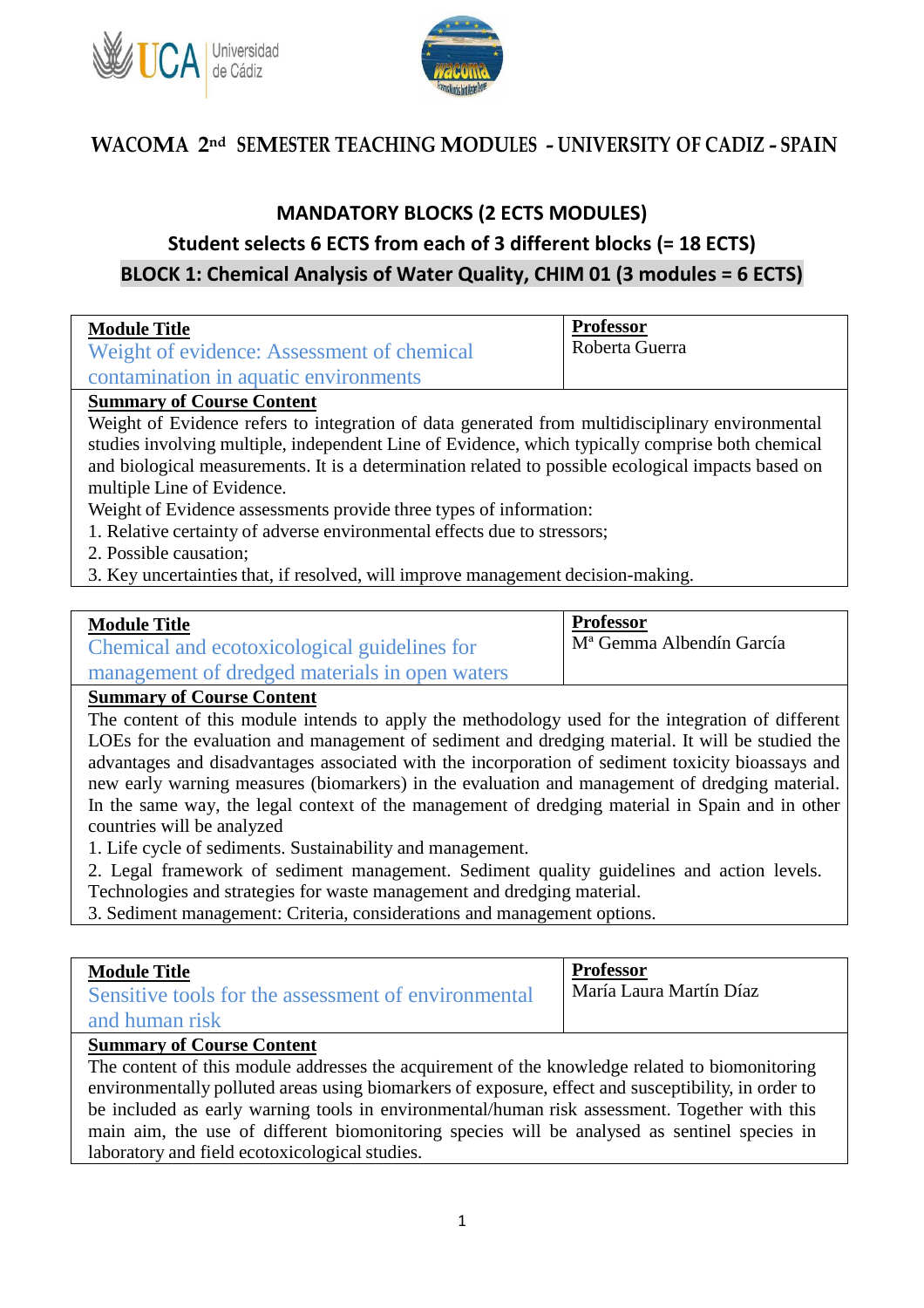



| <b>Module Title</b><br>Environmental assessment and management of                                  | <b>Professor</b><br><b>Carmen Morales Caselles</b> |
|----------------------------------------------------------------------------------------------------|----------------------------------------------------|
| accidental spill in littoral ecosystems                                                            |                                                    |
| <b>Summary of Course Content</b>                                                                   |                                                    |
| This course is designed to introduce students to the different steps that follow an oil spill in a |                                                    |

natural environment: from the detection to the contingency actions with a special focus on the diagnostic tools to identify the impacts of hydrocarbon contamination in the marine and coastal environment.

1. Oil spills in sea preparedness and responsiveness

2. Diagnostic tools to identify the impacts of hydrocarbon contamination in the marine and coastal environment

3. Case studies and practical approaches

| <b>Module Title</b><br>Tools for hazard assessment of chemical and complex<br>environmental media | <b>Professor</b><br>Julián Blasco<br>Pablo A. Lara Martín |
|---------------------------------------------------------------------------------------------------|-----------------------------------------------------------|
| <b>Summary of Course Content</b>                                                                  |                                                           |
| This course has as main subjects:                                                                 |                                                           |
| $\checkmark$ Introduction to contamination in aquatic settings;                                   |                                                           |
| $\checkmark$ Organic legacy and emerging contaminants;                                            |                                                           |
| $\checkmark$ Metal and metalloids legacy substances;                                              |                                                           |
| Metal and metal oxide nanoparticles;<br>$\checkmark$                                              |                                                           |
|                                                                                                   |                                                           |

- $\checkmark$  Environmentally relevant physicochemical properties of contaminants;
- $\checkmark$  Environmental processes involved in the partitioning and degradation of chemicals;
- $\checkmark$  Equilibrium Criterion (EQC) models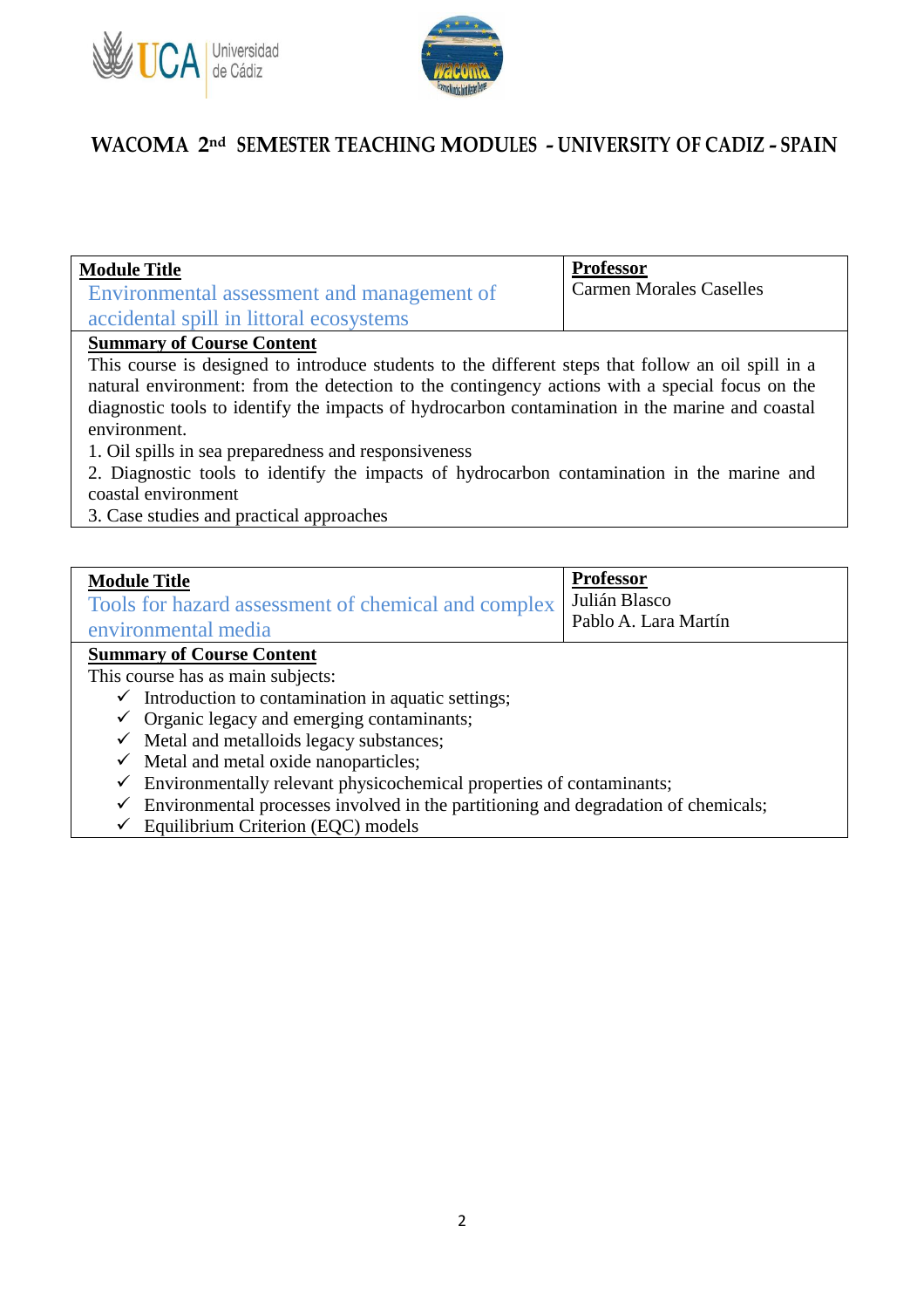



### **BLOCK 2: Ecotoxicological evaluation of Risk in Water and Coastal Management, BIO07 (3 modules = 6 ECTS)**

| <b>Module Title</b>                         | <b>Professor</b>        |
|---------------------------------------------|-------------------------|
| <b>Ecotoxicity tests in Risk Assessment</b> | María Laura Martín Díaz |

#### **Summary of Course Content**

Toxicity tests have been carried out for a variety of purposes, from establishing sediment and water quality standards (eg, defining safety limits or acceptable concentrations of a pollutant), or monitoring their effects from various types of effluents, especially when they contain a complex mixture of chemicals whose precise composition is unknown. The main aim of this module is to involve the students in the acquirement of ecotoxicology concepts as a tool for environmental monitoring, and concretely, learn the most used methodologies worldwide for lethal and sublethal toxicity assessment of environmental stress agents.

1. Introduction to basic techniques based on biological/ecological response measures for environmental quality assessment

2. Introduction to basic ecotoxicological techniques under laboratory conditions: toxicity bioassays with equinoderms, bivalves and fish.

3. Techniques for environmental risk assessment calculation: Predictive no effect concentrations.

| <b>Module Title</b>                                   | <b>Professor</b> |
|-------------------------------------------------------|------------------|
| Bioaccumulation and bioavailability: keys for quality | Julián Blasco    |
| ecosystems                                            | Miriam Hampel    |

#### **Summary of Course Content**

Theoretical lectures will be given to introduce to basic and advanced concepts of bioavailability and bioaccumulation in with special emphasis on marine environments. Introduction to biomarker approaches for biomonitoring. After the theoretical lectures, the students will be asked to implement these concepts in a practical site specific environment of their choice analyzing existing contamination problems and proposing monitoring strategies for risk assessment. This work will be discussed in a workshop carried out with the students. Where they present their projects in an open session in order to assess the possibility to be developed in a real context.

#### **Module Title**

| <b>MOUNT THE</b><br>Integrated tools to determine environmental quality | María Laura Martín Díaz |
|-------------------------------------------------------------------------|-------------------------|

**Professor**

The course is based on:

- $\checkmark$  Design and application of an integrated methodology for the evaluation of environmental quality.
- $\checkmark$  Interpretation and analysis of a data set that contains values related with contamination and toxicity;
- $\checkmark$  Integration of different Lines Of Evidence (LOE). Principal Component Analysis;
- $\checkmark$  Determine the pollution index of contaminated areas and environmental quality guidelines;
- $\checkmark$  Propose a protocol of use of Environmental Quality guidelines for an integrated coastal area management.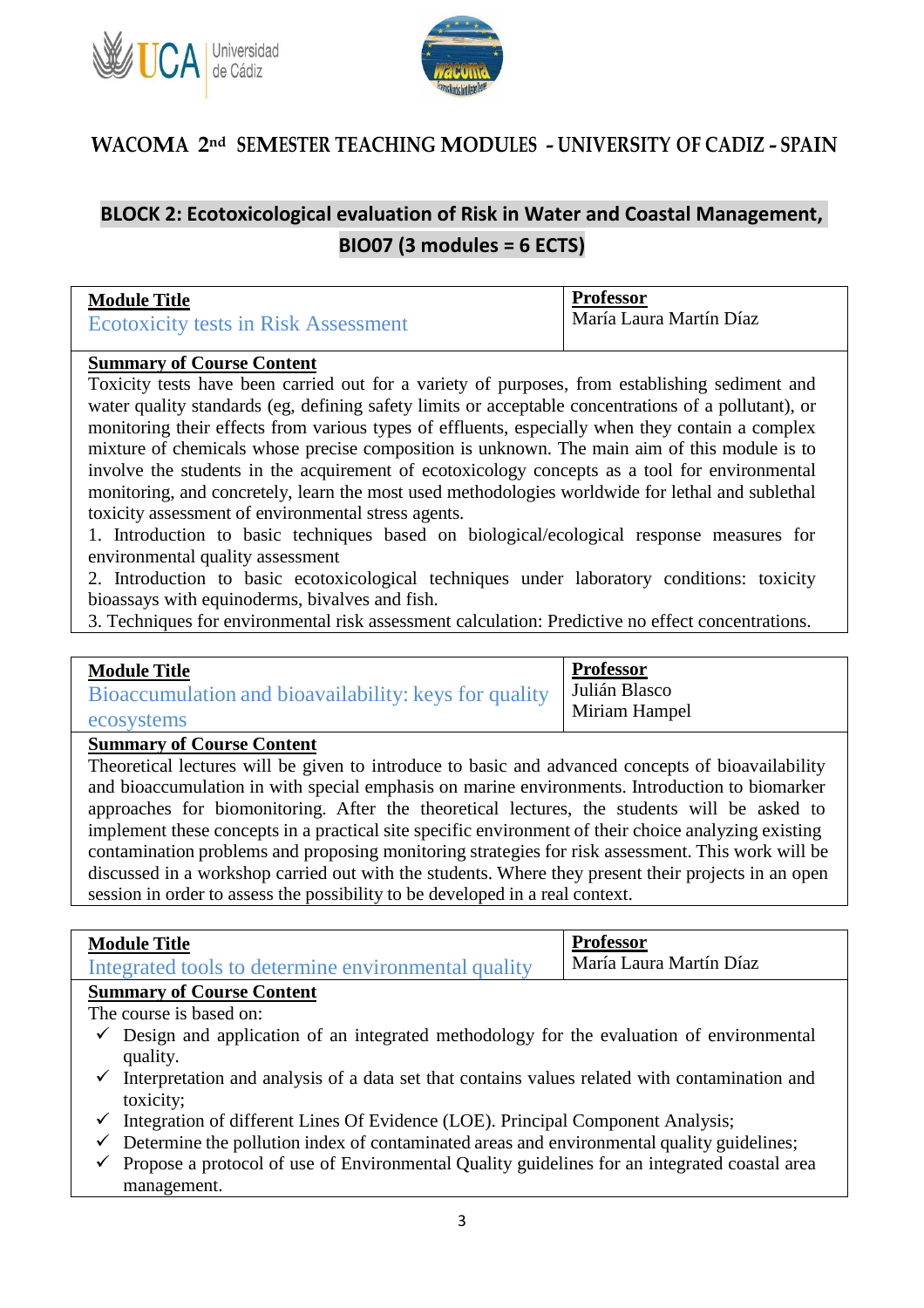



| <b>Module Title</b>                                   | <b>Professor</b>       |
|-------------------------------------------------------|------------------------|
| Integrative assessment of sediment quality in aquatic | Sokratis Papaspyrou    |
| ecosystems                                            | Ignacio Moreno Garrido |
|                                                       |                        |

#### **Summary of Course Content**

The objective of this course is to provide students the essential knowledge background to understand the necessity of a multidisciplinary approach to sediment ecotoxicology and the tools to perform and analyse different toxicity tests in this ecological compartment.

- $\checkmark$  Introduction: Rationale of sediment integrative toxicity assessment;
- $\checkmark$  Sampling strategies and sample conservation and treatment;
- $\checkmark$  Chemical characterization of sediments:
- $\checkmark$  Benthic organisms and standard sediment bioassay species;
- $\checkmark$  Bioavailability, bioaccumulation and biomagnifications;
- $\checkmark$  Identifying ecological stress: in vitro vs. in situ bioassays; classical approaches and new insights;
- $\checkmark$  Practical design of an avoidance tool to measure toxicity using aquatic invertebrates (rotifers, artemia or both).

#### **Module Title**

| General methodology to assess quality of coastal |  |  |
|--------------------------------------------------|--|--|
| ecosystems                                       |  |  |

**Professor** María Laura Martín Díaz

#### **Summary of Course Content**

The main subjects of this course are:

1. Introduction to basic techniques based on biological / ecological response measures for environmental quality assessment;

2. Introduction to basic ecotoxicological techniques under laboratory conditions: toxicity bioassays with equinoderms, bivalves and fish;

3. Techniques for environmental risk assessment calculation: Predictive no effect concentrations.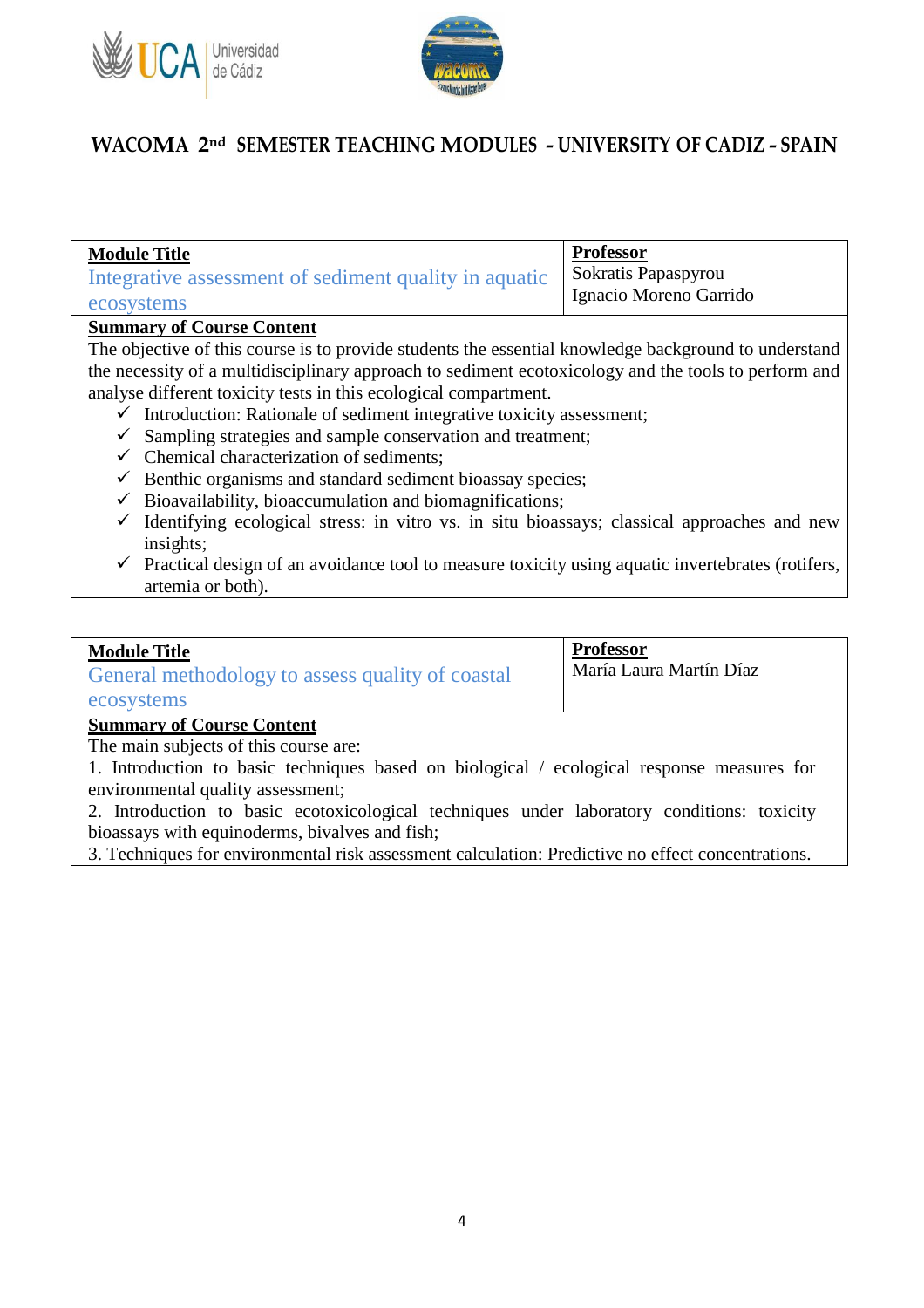



### **BLOCK 3: Geochemistry, GEO08 (3 modules = 6 ECTS)**

| <b>Module Title</b>                      | <b>Professor</b> |
|------------------------------------------|------------------|
| Basis for sediments and dredged material | Enrico Dinelli   |
| management                               |                  |

#### **Summary of Course Content**

In this short module will be focused on the basic principles required for dregded materials management providing a short overview of the methods to characterize these materials, both in the field and in the laboratory. Special attention will be given to the sediment quality guidelines and the regulatory requirements. In the final section there will be examples of management scenario: disposal, reuse, intervention.

| <b>Module Title</b>                           | <b>Professor</b> |
|-----------------------------------------------|------------------|
| Coastal land subsidence effects on freshwater | Clara Armaroli   |
| resources and flood risk                      |                  |

#### **Summary of Course Content**

The course will include a first part with the definition of the issue (freshwater systems – ground and superficial freshwater – and land subsidence; definition of storms; definition of risk and impacts; methods to evaluate the impact of storms). Then the case study of the Emilia-Romagna region will be presented with several examples. A special focus will be on management plans and actions related to the mitigation of the effect of land subsidence, to present both positive and negative examples. The Po delta area will be finally presented as a further example of one of the largest delta in the world and how human impact has caused different problems to the sedimentary system of the delta and surrounding areas, especially caused by land subsidence.

| <b>Module Title</b>             | Professor               |
|---------------------------------|-------------------------|
| <b>Coastal Flooding Hazards</b> | Laura Del Río Rodríguez |

#### **Summary of Course Content**

This module focuses on the natural processes (Tsunamis, Storm surges, Tidal flooding, Flooding in estuarine environments, Coastal subsidence, etc.) that can produce flooding of coastal lowlands. The main objective is that the students understand the main characteristics of these processes, their occurrence and general dynamics, as well as some basic procedures for coastal flooding hazard assessment and risk management.

| <b>Module Title</b><br>Hydro-meteorological hazards and risks at coastal<br>zones                                                                                                                                                                                                    | <b>Professor</b><br>Óscar Ferreira |
|--------------------------------------------------------------------------------------------------------------------------------------------------------------------------------------------------------------------------------------------------------------------------------------|------------------------------------|
| <b>Summary of Course Content</b><br>This course has as main objectives:<br>$\checkmark$ Understanding the natural processes responsible for the existence of hydro-meteo coastal<br>hazards;<br>Identify the temporal and spatial scales of action of these processes;<br>$\sqrt{ }$ |                                    |

 $\checkmark$  Systematize and apply indicators used in coastal risks.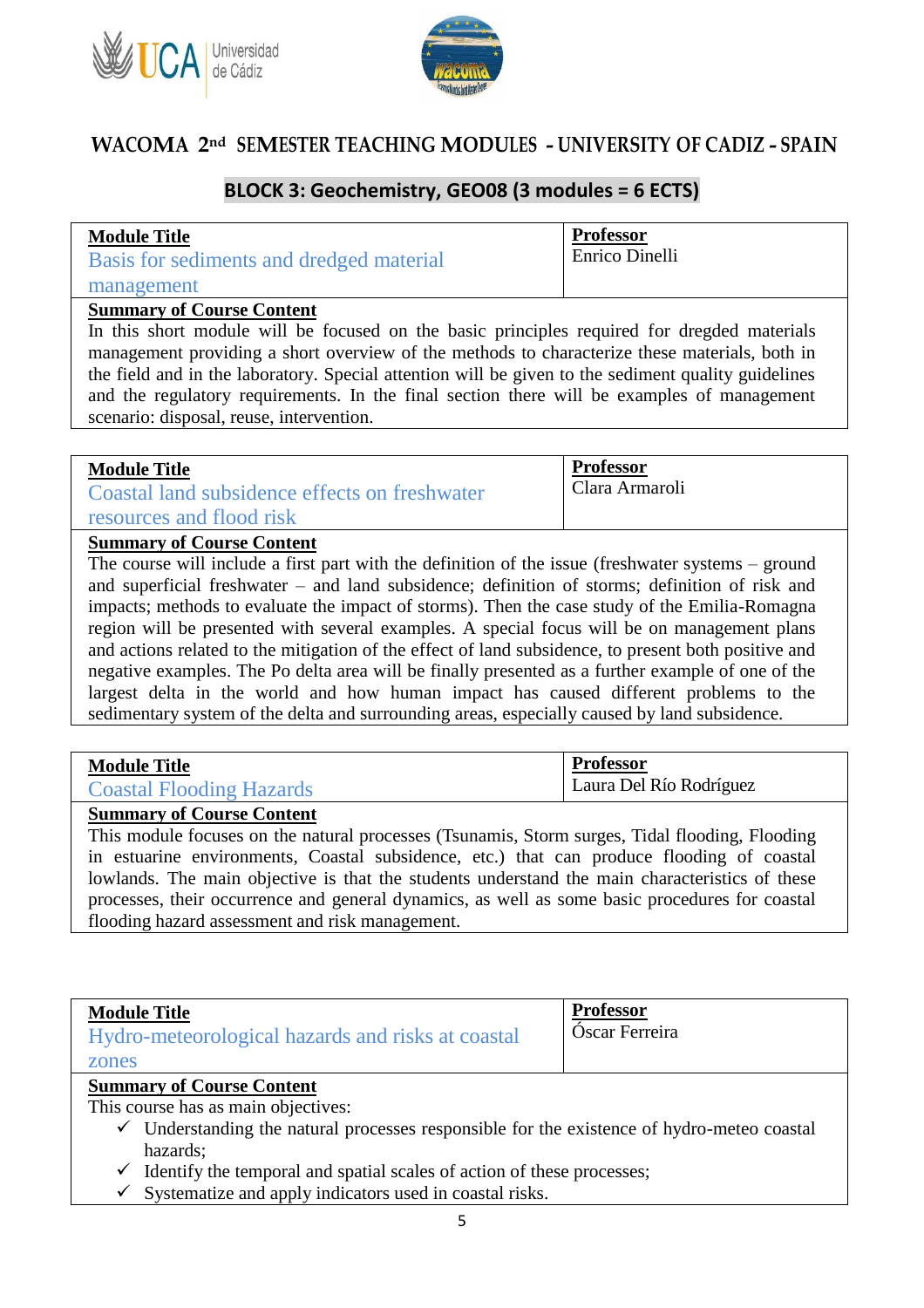



 $\checkmark$  Develop representative risk mapping in coastal areas by including hazard and exposure/consequence.

Content:

- a) Synthesis of concepts of hazard versus risk. Concepts on mitigation, protection and adaptation. Examples for coastal areas.
- b) Characterization of hydro-meteorological coastal hazards: shoreline retreat, storm induced coastal erosion, overwash and flooding.
- c) Involved processes and their scales (time and space).
- d) Coastal hazard indicators.
- e) Cartography and representation of coastal risks, including hazard and exposure/consequence.

| <b>Module Title</b>                               | <b>Professor</b> |
|---------------------------------------------------|------------------|
| Land reclamation and drainage effect and feedback | Paolo Ciavola    |
| with water freshening and salinization            |                  |

#### **Summary of Course Content**

The course will include a first part with the definition of the processes in estuarine, deltaic and lagoon environments (estuarine circulation; type of estuaries; type of deltas; coastal lagoons; type of reclamation; construction of drainage systems of canals; stratigraphy of terrains in reclaimed areas). Then the case study of the Emilia-Romagna region will be presented with examples from the Po Delta and the Comacchio lagoon. The case study of the Humber Estuary (UK) will be discussed to assess how reclamation has changed circulation if water masses during the last 200 years. Finally, the Scheldte Estuary (NL) will be examined considering undergoing mitigation activities like managed retreat and polder recreation.

| <b>Module Title</b>                              | <b>Professor</b>                                        |
|--------------------------------------------------|---------------------------------------------------------|
| Quarrying and mining activities impacts on water | Jose Miguel Nieto Liñán<br>M. Dolores Basallote Sánchez |
| quality                                          |                                                         |

#### **Summary of Course Content**

This module describes the case of river basin management in catchment areas with sulphide or coal mining. The module deals with water characterization, assessment and remediation of freshwater bodies affected by Acid Mine Drainage (AMD).

Content:

- $\checkmark$  Exploitation and processing of mineral resources
- $\checkmark$  Sulphide oxidation and Acid Mine Drainage formation
- $\checkmark$  Prediction of acid mine drainage
- $\checkmark$  Treatment and monitoring strategies for AMD
- $\checkmark$  Case study (field trip): Metal pollution in the Tinto and Odiel rivers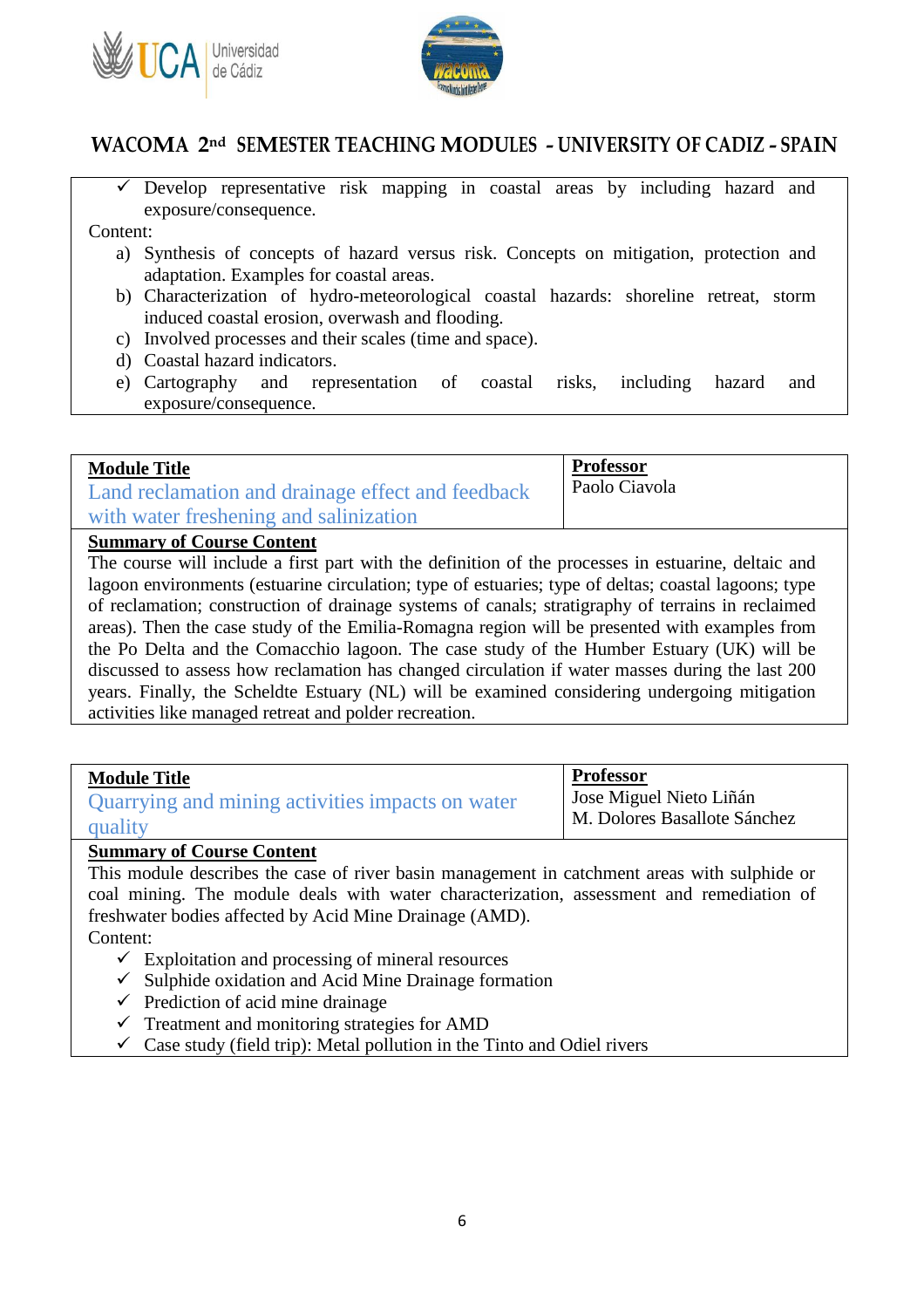



### **INTEGRATIVE BLOCKS (2 ECTS MODULES) Student selects 6 ECTS from 2 different blocks (= 12 ECTS)**

### **BLOCK 4: Environmental Legislation, IUS10 (3 modules = 6 ECTS)**

| <b>Module Title</b>                                                                 | <b>Professor</b>            |
|-------------------------------------------------------------------------------------|-----------------------------|
| <b>Marine Strategy Directive Framework</b>                                          | <b>Sebastian Diaz Ribes</b> |
| <b>Summary of Course Content</b>                                                    |                             |
| Analysis of the EU policy Marine Strategy Directive Framework                       |                             |
| Marine Strategy Directive Framework                                                 |                             |
| European Maritime Region classification.                                            |                             |
| Process of Marine Strategy which was:                                               |                             |
| a.- Initial assessment of environmental status in each member state waters.         |                             |
| b.- The meaning of Good Environmental Status (GES) in each area.                    |                             |
| c.-Targets and indicators designed to show whether a member state is achieving GES. |                             |
| d.- Monitoring program to measure progress towards GES.                             |                             |
| e.- Program of measures designed to achieve or maintain GES                         |                             |

#### **Module Title** Conflict resolution **Professor** María del Mar Martín Aragón

#### **Summary of Course Content**

This module is conducted to provide the students not just a broad knowledge about disputes (at large) and its different ways of resolutions, but also a general picture about the current water conflicts and its status. The main idea is to give the students the tools and acquaintances to make them able to analyze a water conflict and suggest a successful dispute resolution method.

- 1. Introduction to conflicts and disputes
- 2. Conflict resolution strategies
- 3. Conflicts around water
- 4. International resources on water conflict resolution
- 5. Case Law and case Studies

| <b>Module Title</b>          | <b>Professor</b>    |
|------------------------------|---------------------|
| <b>Communication Science</b> | Sokratis Papaspyrou |

#### **Summary of Course Content**

Presentations and posters are some of the principle means for scientists to show their work to the scientific community, funding agencies, future employers and the general public. Although these forms of communication are an integral part of scientific work, many scientists never receive proper training. As a result, too often, unattractive and overloaded scientific presentations confuse the audience and pass-by unnoticed. The course will provide to the students some basic and advanced skills in science communication. Students will be introduced to modern theories of communication and the latest trends in design and presentations with hands-on exercises.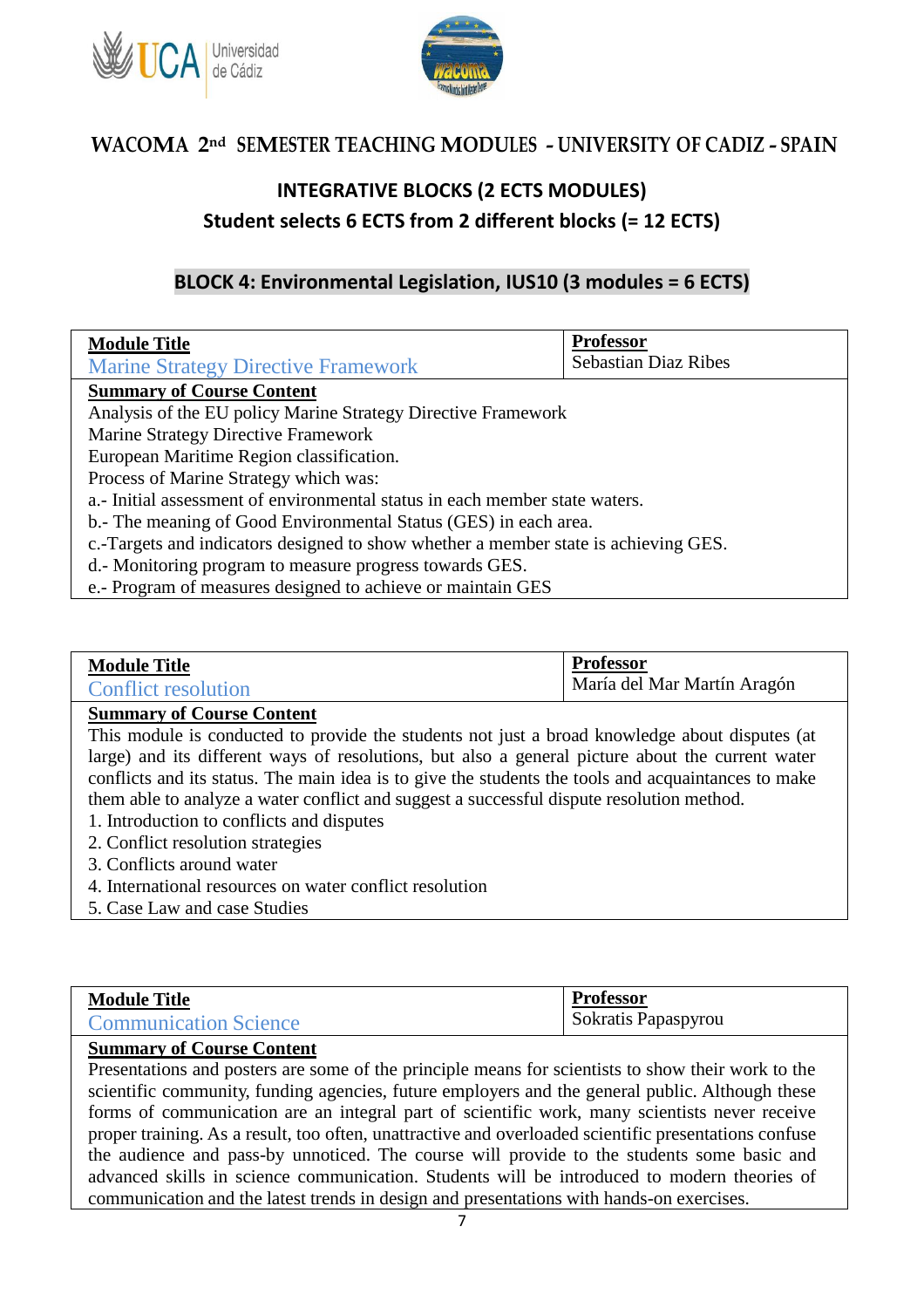



| <b>Module Title</b><br>Beach nourishment as a management tool                                        | <b>Professor</b><br>Juan José Muñoz Pérez |
|------------------------------------------------------------------------------------------------------|-------------------------------------------|
| <b>Summary of Course Content</b>                                                                     |                                           |
| Causes of erosion are presented and possible solutions are commented. Beach nourishment versus groin |                                           |
| construction is discussed in detail.                                                                 |                                           |

- $\checkmark$  Introduction about Shallow water characteristics (Wave climate, wave breaking, sediment transport,etc.);
- $\checkmark$  Beach morphodynamics (equilibrium profile, submerged bars, sand size);
- $\checkmark$  Flood level (inverted barometer effect, run up, surf beat);
- $\checkmark$  Pros and cons of Beach nourishment (dredging, methodology, maintenance cost) versus Groin construction.

| <b>Module Title</b>                           | <b>Professor</b>     |
|-----------------------------------------------|----------------------|
| Integrated management of wetlands and harbors | Javier García Onetti |
|                                               |                      |

### **Summary of Course Content**

The course is divided in:

1. Introduction to port coastal areas. Importance and particularities of the maritime-port sector and relationship with the integrated and ecosystem based approach. Ecosystem services in port coastal areas. Background and new frameworks;

2. Analysis of port systems from a socio-ecological perspective. Multidimensional influence, identifying its positive and negative impacts. Delimitation and characterization of socio-ecological port systems. Real examples and exercises;

3. International initiatives for the environmental management of port systems. Group exercise:

selection and analysis of port systems around the world with a socio-ecological perspective. Management considerations.

|                                           | <b>Professor</b>       |
|-------------------------------------------|------------------------|
| <b>Module Title</b>                       | María De Andrés García |
| <b>Coastal Cities Planning Guidelines</b> | Javier García Sanabria |

#### **Summary of Course Content**

1. Introduction to urban coastal areas. Study of the coastal cities of the world. Relationship with coastal and marine ecosystems;

2. Integrated Coastal Zone Management initiatives in urban areas. Ecosystem services and ecosystem based management in coastal urban areas;

3. Group exercise: New initiatives for ecosystem based management in coastal urban areas.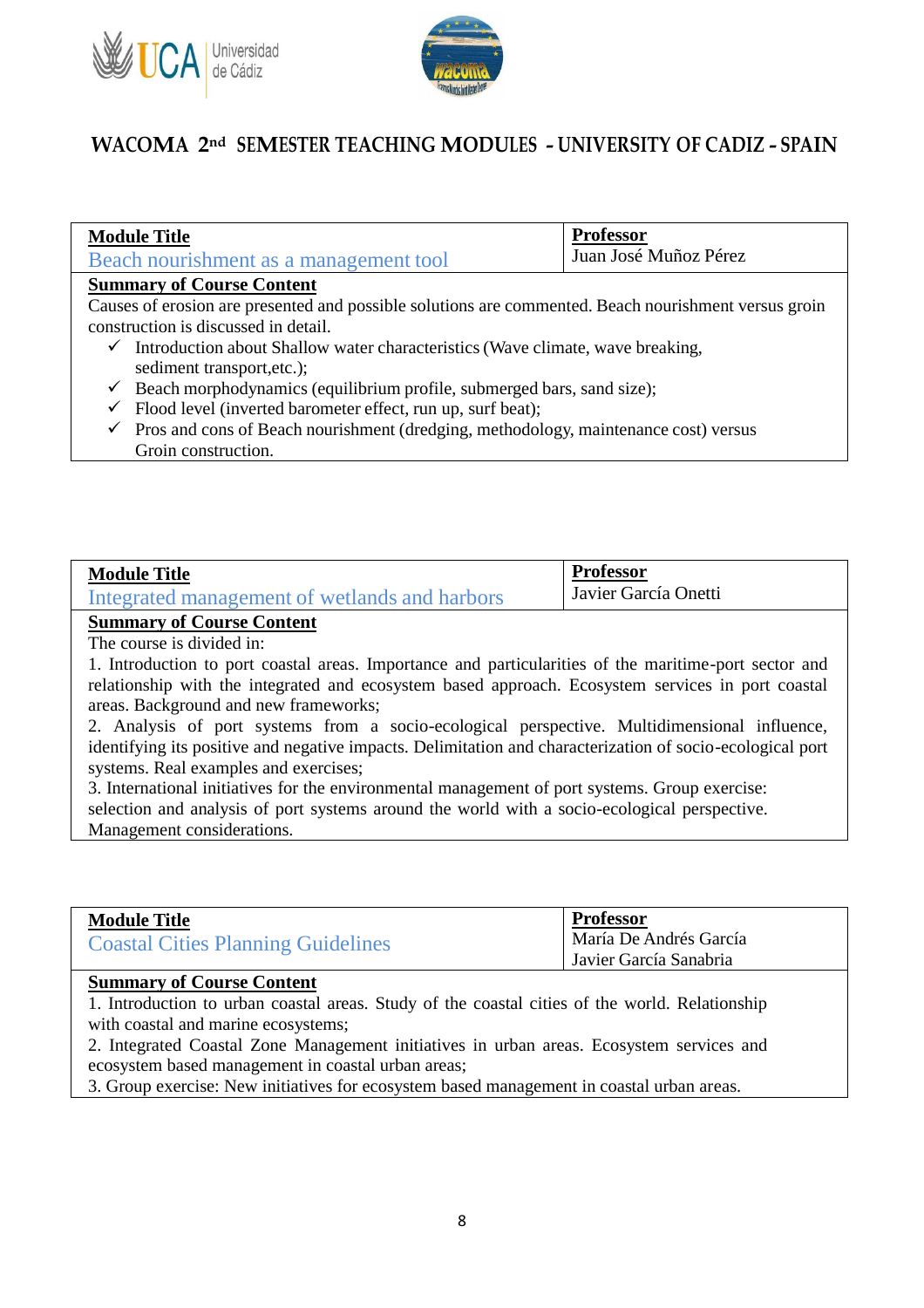



| <b>Module Title</b>                                                                           | <b>Professor</b>            |  |
|-----------------------------------------------------------------------------------------------|-----------------------------|--|
| The Water Framework Directive                                                                 | <b>Sebastian Diaz Ribes</b> |  |
| <b>Summary of Course Content</b>                                                              |                             |  |
| $\checkmark$ To know the importance of the Water Framework Directive which had changed the    |                             |  |
| water management in all member states of the European Unión, putting aquatic                  |                             |  |
| ecology at the base of management decisions.                                                  |                             |  |
| Contents of the Directive 2000/60/EC of the European Parliament and of the Council            |                             |  |
| establishing a framework for the Community action in the field of water policy and the effect |                             |  |
| in EU countries policies/ Study 12 Water Notes/Implementation and States collaboration        |                             |  |
| platform. Case Study and contact with relevant responsible public bodies.                     |                             |  |

| <b>Module Title</b>                                     | <b>Professor</b>            |
|---------------------------------------------------------|-----------------------------|
| Sustainable development UN: Goal 6 and Goal 14          | <b>Sebastian Diaz Ribes</b> |
| <b>Summary of Course Content</b>                        |                             |
| General UN Sustainable Development Policy.              |                             |
| Goals 6 and 14 impacts.                                 |                             |
| Marine Pollution and Water management.                  |                             |
| Reports of development and scenarios in 2.020 and 2.030 |                             |
| Maritime Industry and public management effects.        |                             |

| <b>Module Title</b><br>Conventions (RAMSAR, Regional Seas, OSPAR,<br>HELOOM, UNEP) | <b>Professor</b><br><b>Sebastian Diaz Ribes</b> |
|------------------------------------------------------------------------------------|-------------------------------------------------|
| <b>Summary of Course Content</b>                                                   |                                                 |

Architecture of the International Conventions under the U.N. umbrella and environment protection.

Structure and relationship between several Conventions and their contents.

Theoretical contents of each Convention

Countries related to each Convention.

Development of the Conventions, such as the Barcelona Convention, Rotterdam, Brussels and Stockholm Convention.

Practical examples about the Convention Execution, such as visits to the National Areas near the University, and introduction to the responsible staff of the RAMSAR Convention.

Case study of ship demolition and waste transboundary matters.

Students will also be involved in searching about the Convention implications in their own countries.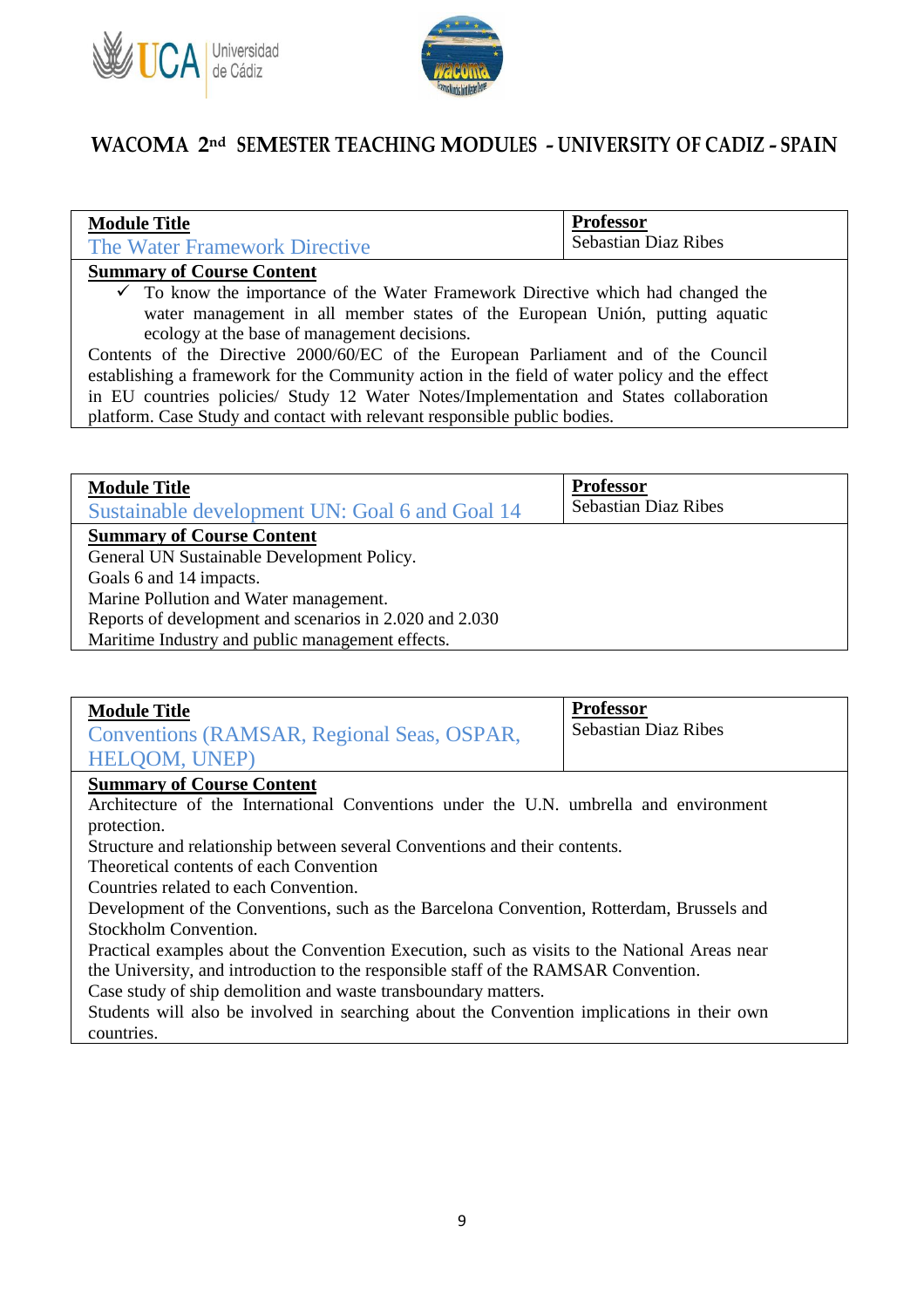



### **BLOCK 5: Biology of aquatic organisms, BIO01 (3 modules = 6 ECTS)**

| <b>Module Title</b>                        | <b>Professor</b>                   |
|--------------------------------------------|------------------------------------|
| Microbial potential for the attenuation of | Alfonso Corzo                      |
| contaminants in coastal ecosystems and     | Sokratis Papaspyrou                |
| bioremediation                             | <sup>1</sup> Emilio Garcia Robledo |

#### **Summary of Course Content**

The course is intended to highlight the problems pollutants cause and reasons for their persistence in the environment and to demonstrate the role that microbial communities play in the clean-up of organic and inorganic compounds that are either accidentally or deliberately released into the environment. The different metabolic abilities of microbes to degrade or transform pollutants as well as the various bioremediation strategies based on the use of different groups of microorganisms will be covered. The advantages and disadvantages of using bioremediation will be made clear.

| <b>Module Title</b>    | Protessor                         |
|------------------------|-----------------------------------|
| Invasive Alien Species | $\mathbf{r}$<br>Ignacio Hernández |

#### **Summary of Course Content**

Invasive Alien Species is a WACOMA course aiming at providing knowledge on the causes and consequences of the introduction of organisms to geographical areas outside their native range, as well as monitoring and mitigating strategies. Invasive alien species are recognized as one of most serious threats to biodiversity, and thus to ecosystem services, human health and livelihood. Interest in this topic has exponentially increased among ecologists, environmental managers and policy makers during the last years. How organisms move around the world, why some species become invasive, the ecological and economic impacts, and the management of alien species are key questions that will be examined in the Invasive Alien Species WACOMA modules. The module will consist of four units, beginning with a general overview and history of invasions science and finishing with examples of real management/eradication of invasive species, covering all the stages of the invasion process, from their introduction to the ecological and economic impacts.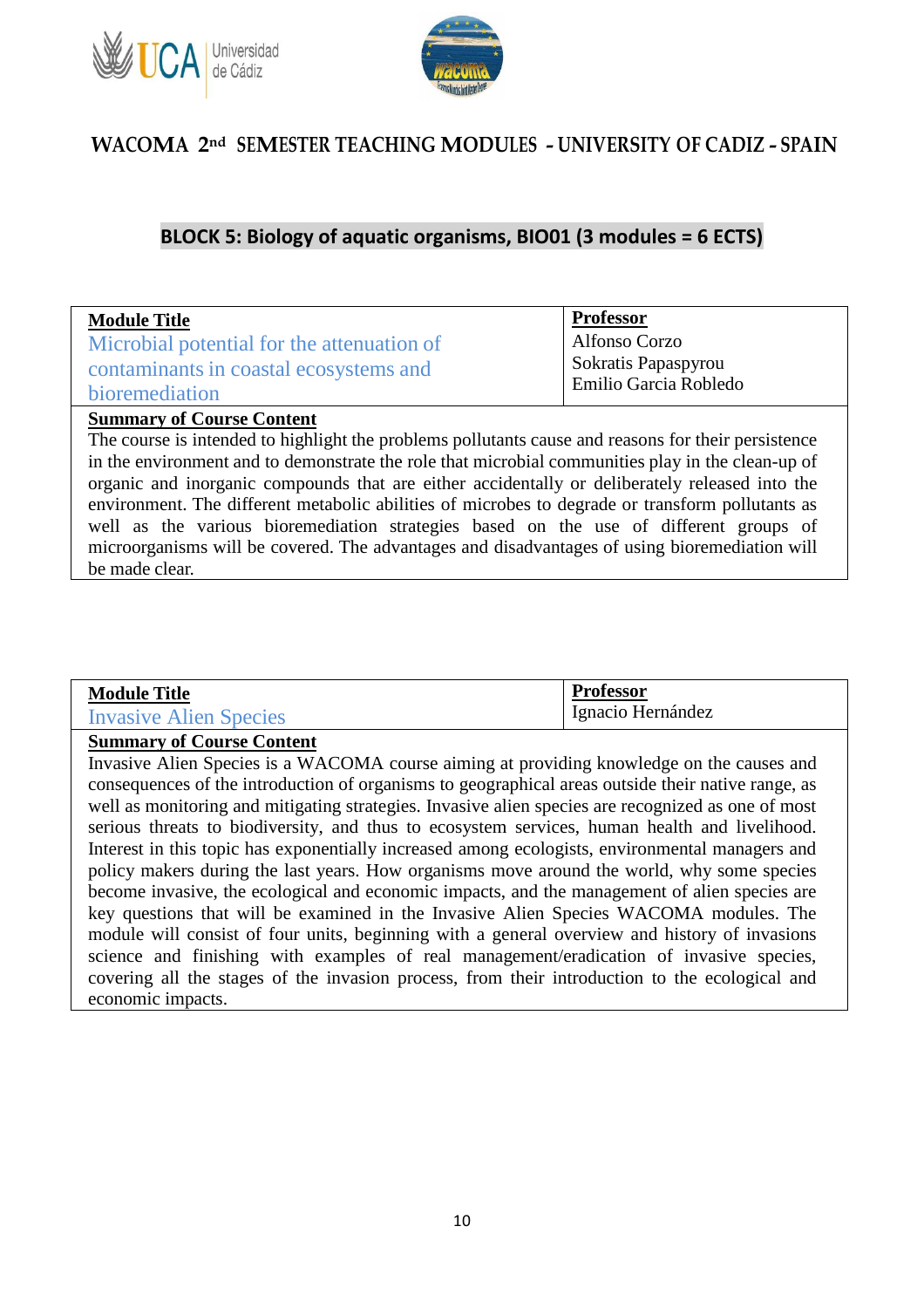



| <b>Module Title</b>                     | <b>Professor</b>      |
|-----------------------------------------|-----------------------|
| Biological tools for coastal management | Ignacio Hernández     |
|                                         | Emilio García         |
|                                         | <b>Carmen Morales</b> |
|                                         | Gonzalo Muñoz         |
|                                         | Daniel González       |

#### **Summary of Course Content**

To understand how the study of organisms from different trophic levels and their interactions can be used as management tools in coastal ecosystems. Special focus will be given to the processes underlying the ecosystem services provided by the coastal areas and how they can be integrated into decision-making. The module also will provide guidelines about how the biological tools are essential under an ecosystem-based management approach in coastal areas and beyond.

I. Biological tools in environmental regulatory frameworks: monitoring and assessment elements.

- II. Organisms and biological processes as indicators of the status of the coastal ecosystem.
	- a. Algae and microbes as biological indicators of eutrophication processes.
	- b. Marine organisms as indicators of environmental health: ecotoxicology and food web assessments as management tools

III. - Ecosystem services and biodiversity: practical applications for the coastal management.

| <b>Module Title</b>          | <b>Professor</b> |
|------------------------------|------------------|
| Remote Sensing: algal blooms | Irene Laiz       |

#### **Summary of Course Content**

Understanding the basis of Remote Sensing applied to Earth Observation with theory and computer workshops:

- $\checkmark$  Introduction:
- Ocean Colour;
- $\checkmark$  Sensors:
- $\checkmark$  Ocean Colour Remote Sensing Techniques;
- $\checkmark$  Applications.

#### **Module Title**

| Integrated water resources and natural areas |  |
|----------------------------------------------|--|
| management in the coastal zone               |  |

## **Summary of Course Content**

- $\checkmark$  To learn the marine and coastal protected areas management plans.
- $\checkmark$  To study zoning techniques for coastal and marine protected areas.
- $\checkmark$  To teach students how to analyse natural coastal zones dynamics through geographic information.

**Professor** Adolfo Chica Alfredo Fernández

The course is divided in:

**Lectures**: Approach to coastal and marine protected areas; Planning and management of coastal and marine protected areas; Zoning techniques for coastal and marine protected areas.

**Data analysis**: Use of GIS as a practical tool to work with data needed in natural zones investigation, in order to model marine and coastal environment.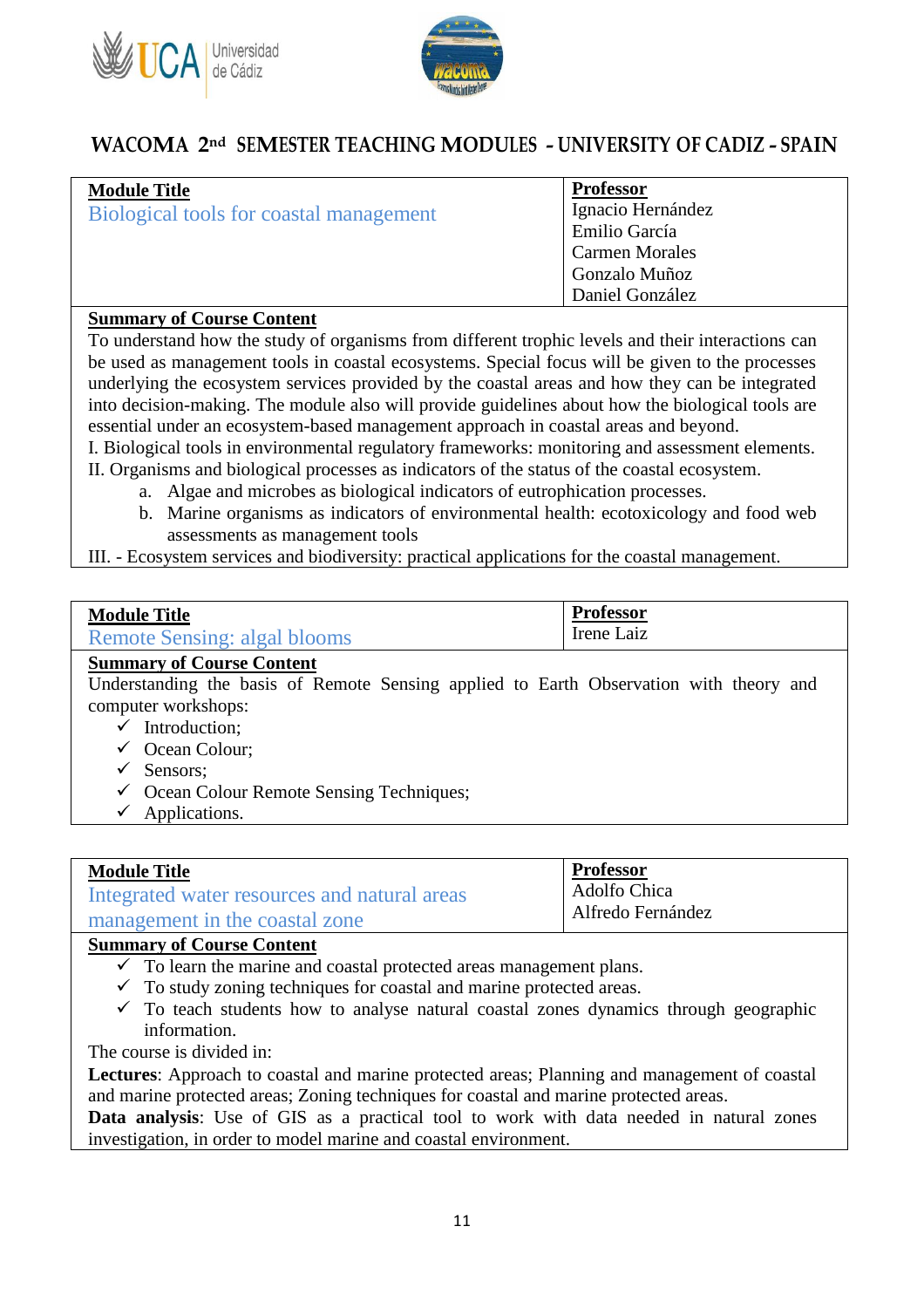



### **BLOCK 6: Environmental Impact and Management, FIS07 (3 modules = 6 ECTS)**

| <b>Module Title</b>                                                              | <b>Professor</b> |  |
|----------------------------------------------------------------------------------|------------------|--|
| Modeling physical-biological processes                                           | Ana Machado      |  |
|                                                                                  | Irene Laiz       |  |
| <b>Summary of Course Content</b>                                                 |                  |  |
| The main objectives of this course are to teach students the basic principles of |                  |  |
| $\checkmark$ Ocean circulation numerical modelling                               |                  |  |
| $\checkmark$ Biogeochemical modelling                                            |                  |  |
| $\checkmark$ Physical-biological coupled models                                  |                  |  |
|                                                                                  |                  |  |
| Introduction to ocean circulation models:                                        |                  |  |
| Earth system models (ESM)                                                        |                  |  |
| Oceanic General Circulation Models (OGCM)<br>$\bullet$                           |                  |  |
| <b>Regional Ocean Models</b>                                                     |                  |  |
| <b>Coastal Ocean Models</b>                                                      |                  |  |
| 2. Introduction to the modelling of marine ecosystems:                           |                  |  |
| Chemical-biological processes                                                    |                  |  |
| Simple plankton models for the ocean: the NPZD Fasham model                      |                  |  |
| Complex ecosystem models: The Biogeochemical Flux Model (BFM)                    |                  |  |
| 3. Physical-biological coupled models                                            |                  |  |

| <b>Module Title</b>                                | <b>Professor</b>             |
|----------------------------------------------------|------------------------------|
| Climate change and extreme events effects on flood | <b>Theocharis Plomaritis</b> |
| hazard                                             |                              |

#### **Summary of Course Content**

This course has as main objectives:

- $\checkmark$  Familiarise with the different climate change scenarios used by the IPCC
- $\checkmark$  Understand how the natural processes responsible for the coastal flooding hazards could be altered under climate change conditions;
- $\checkmark$  Identify the temporal and spatial variability of these changes on a global scale;
- $\checkmark$  Understand the complexity of multi-hazard processes and how different climate change agents can affect them.
- $\checkmark$  Develop the ability to understand the statistical nature of climate change prediction and how these can affect the hazard predictions.
	- a) Definition of climate change and what the different IPCC scenarios represent.
	- b) Identify the natural processes that are affected by the climate change and how they vary on a global and regional scale
	- c) Study how the above changes affect the coastal flooding hazard.
	- d) Discuss how hazards are translated into risk and which are the possible solution/measures using the concepts of mitigation, protection and adaptation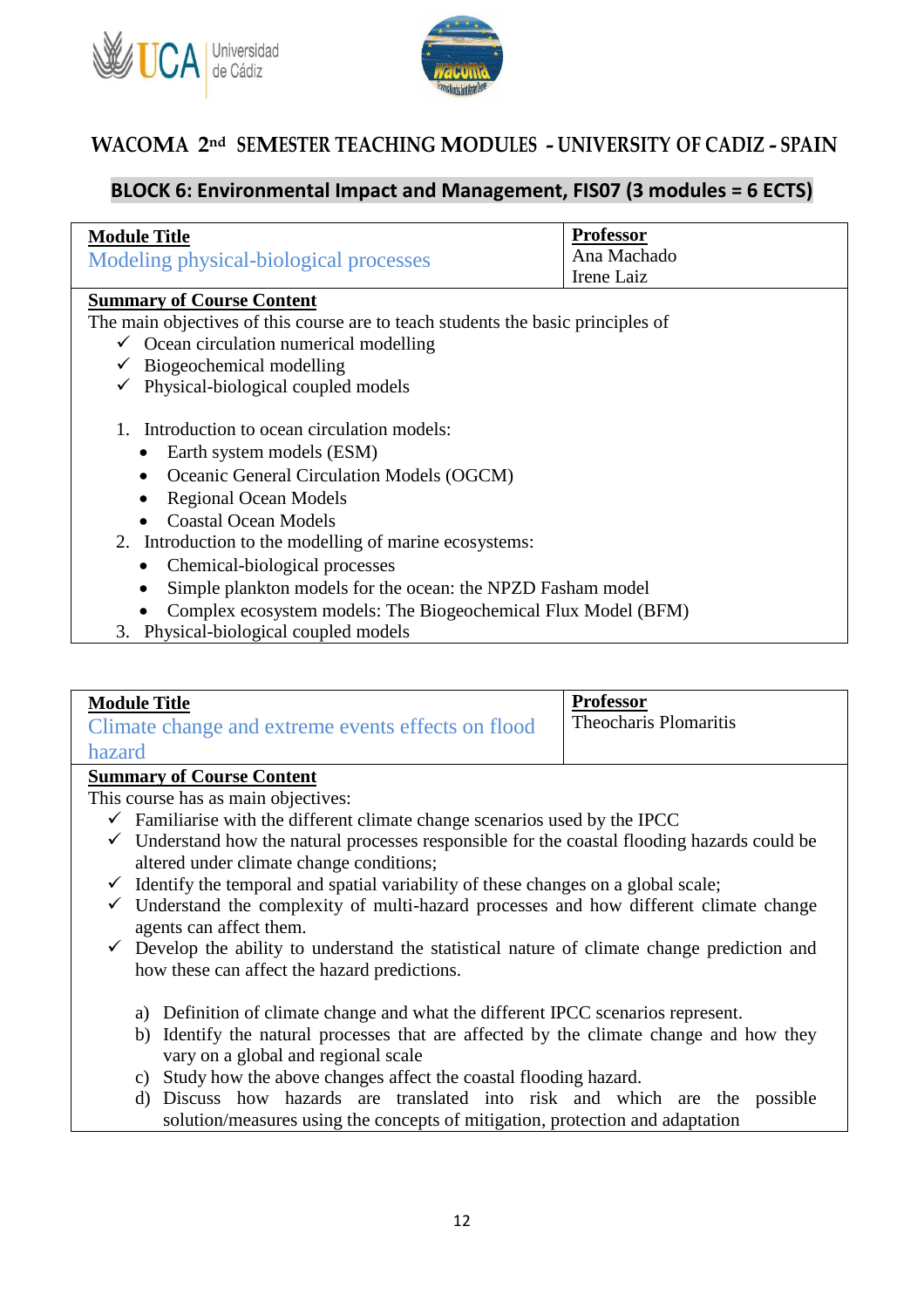



#### **Module Title**

| Techniques for the diagnosis on ICZM process |  |  |
|----------------------------------------------|--|--|
|                                              |  |  |

**Professor** Vera Semeoshenkova

### **Summary of Course Content**

Introduction to methodology of integrated coastal management. Conflict resolution and management (with a reference to the White Sea region): Typology of coastal conflicts. Different tools for conflict resolution. Analysis of potential conflicts (construction of conflict matrix). Specificity of communication conflicts. Public participations. Indicators methods: Compression of information. Indicators and indexes. DPSIR framework Integrated assessment of natural quality of coastal zone subject to recourse using and rehabilitation needs (with reference on coastal zone of the Russian Federation). Analysis of impact of coastal resources using on environment and social-economical sphere: Resource impact matrixes (with reference to the White Sea region), SWOT – analysis (example of St. Petersburg), Methodology of risk management: ISO 31000. Example of natural disaster risk management related to sea level oscillations. Example of risk management of oil spills due to ship incidents from point of development of new port facilities in the Eastern Gulf of Finland (the Baltic Sea). Maritime Spatial Planning (with reference to the Baltic Sea): Review of Marine Spatial Planning at the Baltic Sea. VASAB principals of marine spatial planning. Getting of competence related to application of practical tools in ICM developing process.

This module is oriented to integrated coastal management (ICM) and is related with application of different tools that can be used for coastal developing planning and decision making processes. It has strong links with coastal conflict resolution processes, use of Indicator's methods, Marine Spatial Planning (MSP), coastal zone integrated monitoring and risk management. Risk management is studied with use of two examples: risks of extreme sea level oscillations (storm surges, tsunami) and risks of oil spills.

| <b>Module Title</b>                               | <b>Professor</b> |
|---------------------------------------------------|------------------|
| Salt marshes for flood risk management strategies | Gloria Peralta   |
|                                                   |                  |

#### **Summary of Course Content**

The Purpose of this module is:

- $\checkmark$  To acknowledge the role of coastal salt marshes on coastal protection.
- $\checkmark$  To learn about the services that provides the MI-SAFE package to evaluate the potential role of natural coastal salt marshes on flood risk management and training on the use of the MI-SAFE viewer.

The course is articulated in:

- Ecosystem services of vegetated coastal habitats;
- Coastal protection services of salt marshes;
- The FAST project and the MI-SAFE package;

• Study cases: using the MI-SAFE viewer to evaluate potential role of salt marshes on coastal protection.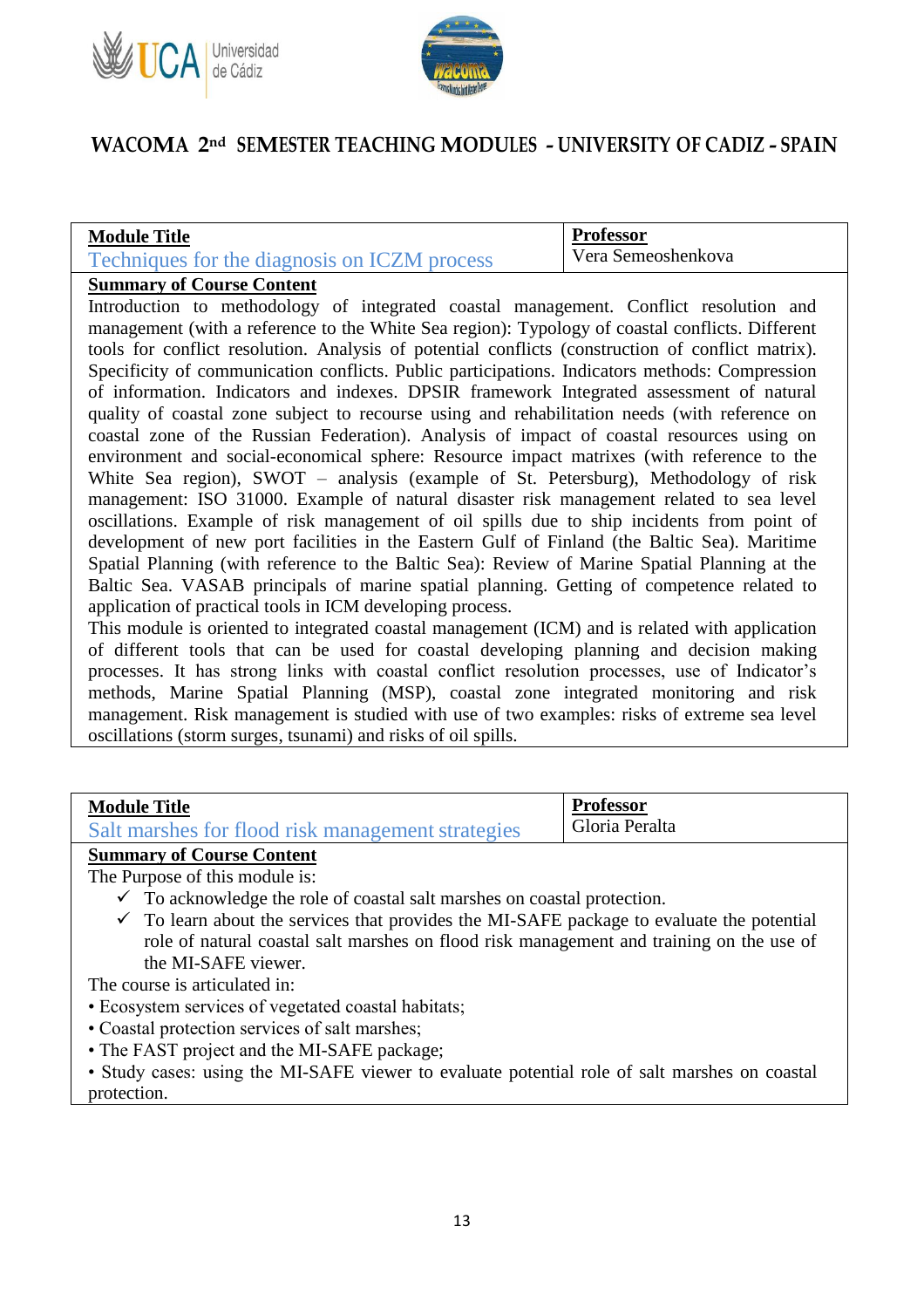



| <b>Module Title</b>                                                                  | <b>Professor</b> |  |
|--------------------------------------------------------------------------------------|------------------|--|
| Complex satellite monitoring of coastal zones                                        | Jesús Gómez Enri |  |
| <b>Summary of Course Content</b>                                                     |                  |  |
| The Purpose of this module is:                                                       |                  |  |
| $\checkmark$ Understanding the basis of Remote Sensing applied to Earth Observation: |                  |  |
| Introduction                                                                         |                  |  |
| $\checkmark$ Electromagnetic Radiation                                               |                  |  |
| $\checkmark$ Useful concepts in Remote Sensing                                       |                  |  |
| $\checkmark$ Ocean Remote Sensing techniques                                         |                  |  |
| Applications (satellite monitoring of coastal zones)<br>$\checkmark$                 |                  |  |
| Theory:                                                                              |                  |  |
| Introduction<br>a)                                                                   |                  |  |
| <b>Electromagnetic Radiation</b><br>b)                                               |                  |  |
| Useful concepts in Remote Sensing<br>$\mathcal{C}$ )                                 |                  |  |
| Ocean Remote Sensing techniques<br>d)                                                |                  |  |
| Applications (satellite monitoring of coastal zones)<br>e)                           |                  |  |
| Computer workshops                                                                   |                  |  |
| Bilko: Introduction to Bilko. Basic principles of satellite image analysis.<br>a)    |                  |  |
| Bilko: Practical lesson related to the monitoring of coastal zones.<br>b)            |                  |  |

| <b>Module Title</b>                                 | <b>Professor</b>       |
|-----------------------------------------------------|------------------------|
| Coastal $\&$ marine areas: managing complex systems | Javier García Sanabria |

#### **Summary of Course Content**

- 1. Introduction to integrated coastal and marine management as a complex issue. Singularities of coastal and marine areas. Frameworks and methodologies (the Spyglass model, the Decalogue of management, the orders of outcomes, the public policy cycle). Key issues: policy and strategy, participation, coordination, institutions, instruments, information and communication, formation and training, education, and resources. Exercise: Debate on Governance;
- 2. The international context for Marine Spatial Planning: the United Nations and the European Maritime Policy. The new Directive of Marine Spatial Planning. Cases of study from international, national, regional and local scales of management. Practical simulation exercise: planning a coastal-marine area;
- 3. Applying lessons learned. Group exercise: designing an integrated management initiative. Oral presentations.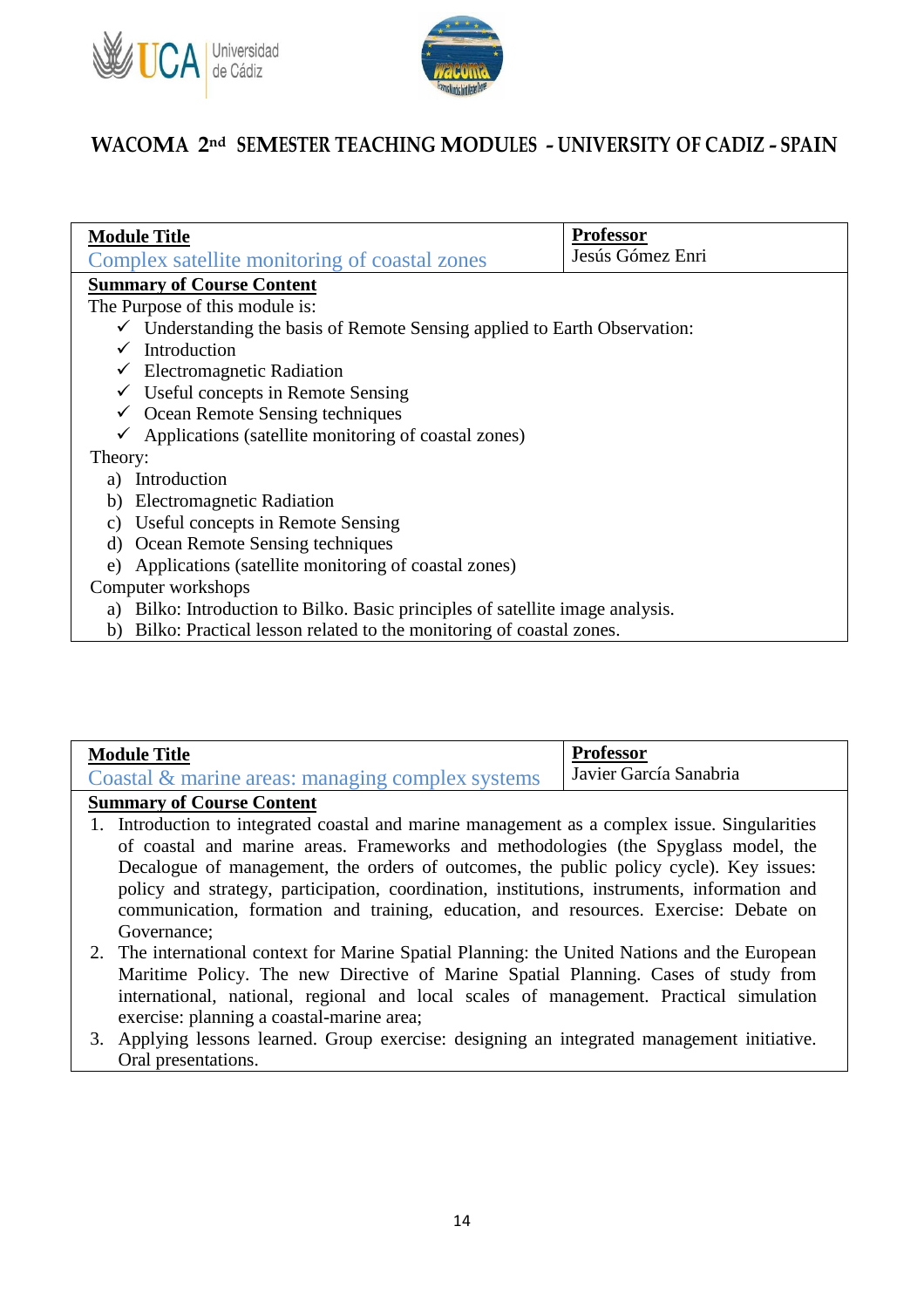



| <b>Module Title</b>      | <b>Professor</b>            |
|--------------------------|-----------------------------|
| Natural hazards (SENDAI) | <b>Sebastian Diaz Ribes</b> |

#### **Summary of Course Content**

The Sendai Framework Convention aims at reducing the risk of disaster and losses in lives, livelihoods, health and in economic, physical, social, cultural and environmental assets of persons, businesses, communities and countries. The course contents include:

- $\checkmark$  Special key point in the voluntary incorporation of states.
- $\checkmark$  Seven Global Targets.
- $\checkmark$  Four priorities for actions.
- $\checkmark$  Implementation policies and measurements.

| <b>Module Title</b>                                                                    | <b>Professor</b> |  |
|----------------------------------------------------------------------------------------|------------------|--|
| Remote Sensing (part I): management applications                                       | Jesús Gómez Enri |  |
| <b>Summary of Course Content</b>                                                       |                  |  |
| Understanding the basis of Remote Sensing applied to Earth Observation with theory and |                  |  |
| computer workshops:                                                                    |                  |  |
| $\checkmark$ Introduction;                                                             |                  |  |
| $\checkmark$ Electromagnetic Radiation;                                                |                  |  |
| $\checkmark$ Useful concepts in Remote Sensing;                                        |                  |  |
| $\checkmark$ Ocean Remote Sensing techniques;                                          |                  |  |
| Applications.                                                                          |                  |  |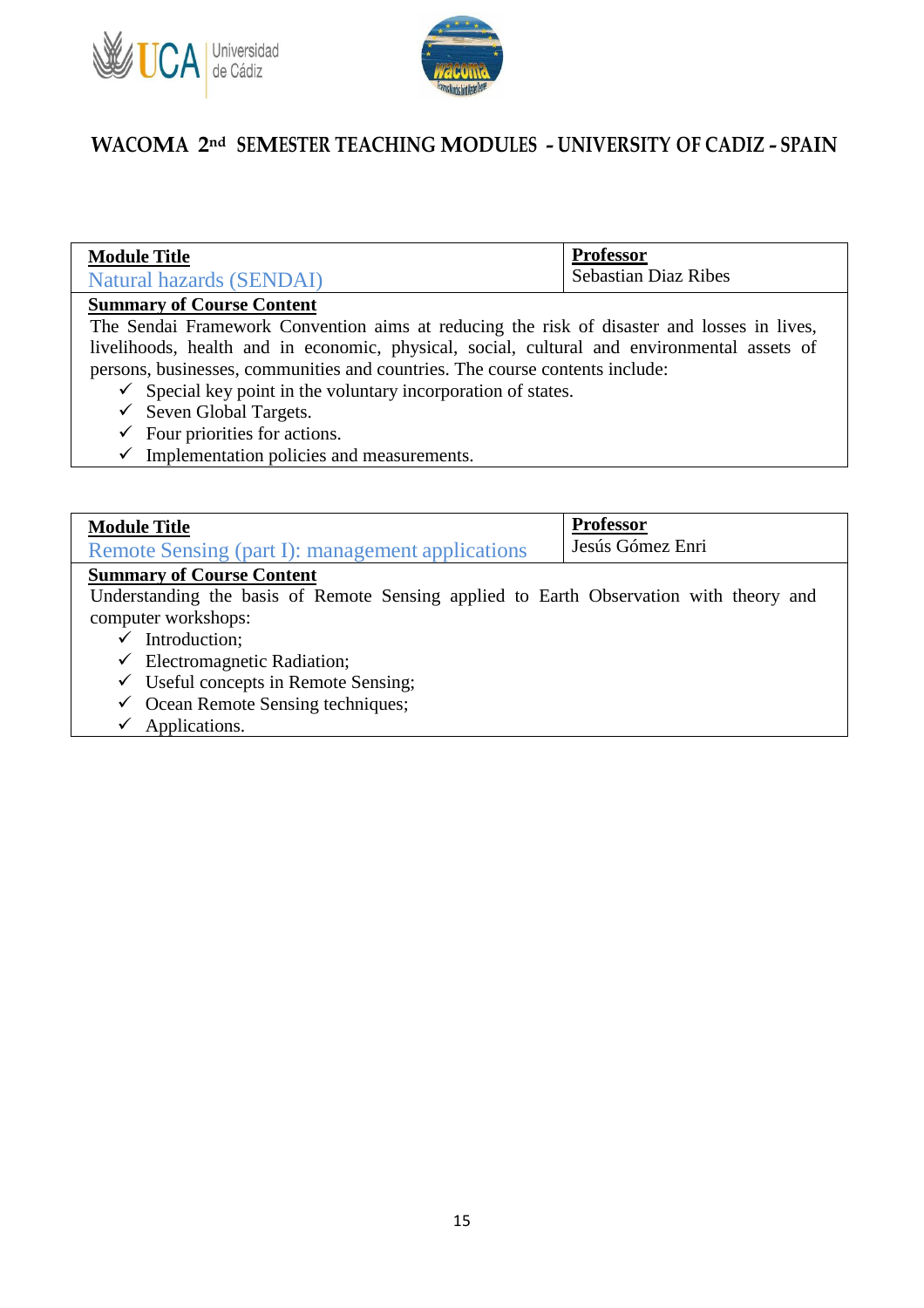



# **COMPLEMENT TO 54 ECTS, if required in the student's plan Student selects a maximum of 12 ECTS**

### **BLOCK: LANGUAGE AND SCIENTIFIC SKILLS (MAX 12 ECTS). 2 ND YEAR**

| <b>Module Title</b><br><b>Proposal writing</b> | <b>Professor</b><br>Julián Blasco |
|------------------------------------------------|-----------------------------------|
|                                                | Miriam Hampel                     |
|                                                |                                   |

#### **Summary of Course Content**

This course has as main objectives:

- $\checkmark$  To learn how to design and write a international research project
- $\checkmark$  Identification of appropriate international partners and consortium building
- $\checkmark$  Elaborate a risk evaluation plan at different levels (management, experimental, etc) and to propose alternative options as contingency and mitigation plans.
- $\checkmark$  To present and defend the projects at a panel composed by the students and teachers
- $\checkmark$  To evaluate a project according to EU evaluation process guidelines.

#### Content:

- $\triangleright$  Introduction to different international funding tools
- $\triangleright$  EU H2020 strategy and workplan
- $\triangleright$  Marie Curie actions IF
- $\triangleright$  Writing a proposal
- $\triangleright$  Project presentation

| <b>Module Title</b>      | <b>Professor</b>  |
|--------------------------|-------------------|
| Scientific paper writing | Pablo Lara,       |
|                          | Alfredo Izquierdo |

### **Summary of Course Content**

The content of this module addresses the acquirement of the knowledge related to scientific paper writing. The module addresses to teach the student to write scientific manuscripts, evaluate the impact factor of the scientific journal and face a review and submission of manuscripts.

- $\checkmark$  Search for scientific abstracts, scientific publications, etc: Databases;
- $\checkmark$  Writing scientific articles and reviews;
- $\checkmark$  Preparation of master thesis;
- $\checkmark$  Authors' guide and presentation of an article for evaluation and publication;
- $\checkmark$  5. Types of journals and impact indexes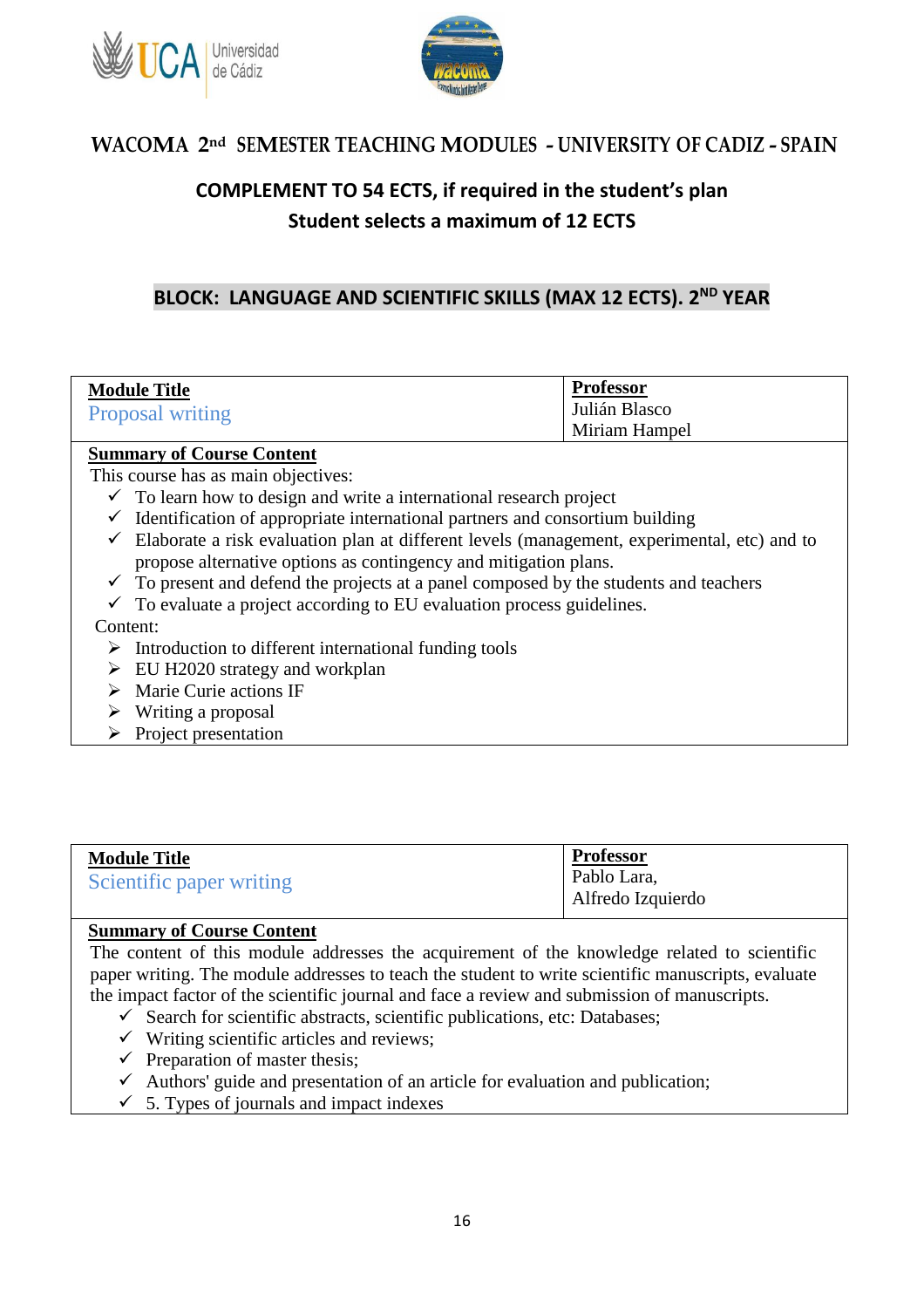



| <b>Module Title</b> | <b>Professor</b>         |
|---------------------|--------------------------|
| Literature review   | Irene Laiz               |
|                     | José Antonio López López |

#### **Summary of Course Content**

The main objectives of this module are as follows:

- $\checkmark$  Learn how to read scientific literature (research papers and /or technical documents) in a comprehensive way and how to identify the central ideas.
- $\checkmark$  Learn how to extract relevant information from a scientific text
- $\checkmark$  Learn how to summarize the contents of a scientific document for (a) the scientific community and (b) the general public.

Content:

- 1. How to screen a scientific document.
- 2. Understanding the document's approach.
- 3. First reading.
- 4. Thorough reading: understanding the full story.
- 5. Summarizing the key contents: (a) for a scientific public, and (b) for the general public.

| <b>Module Title</b> | <b>Professor</b>       |
|---------------------|------------------------|
| Data bank searching | Jesús Fernández García |

#### **Summary of Course Content**

The objectives of this module are:

- $\checkmark$  To give an overview of the information resources offered by the Library for the MSc thematic area.
- $\checkmark$  To teach different ways and strategies to search scientific documents using electronic resources. Both multidisciplinary and specialized resources will be shown.
- $\checkmark$  To introduce students to the Mendeley Reference Manager.
- $\checkmark$  To teach students how to use the Mendeley Reference Manager as a tool to efficiently collect, sort and use bibliographic references.

| <b>Module Title</b>            | <b>Professor</b>         |
|--------------------------------|--------------------------|
| <b>Further Language skills</b> | Irene Laiz               |
|                                | Jose Antonio López-López |

#### **Summary of Course Content**

The main subjects of this course are:

- $\checkmark$  Compilation of main keywords, including: risk, hazard, exposure, consequence, vulnerability, susceptibility, exposure, resilience, flood, erosion, bioaccumulation, biomagnification, vulnerability of natural ecosystems, integrated coastal management, climate change, sea level rise, sea water intrusion, pollutants, water resources, socioeconomic indicators, stakeholder, etc.
- $\checkmark$  Examples of concepts within the right context (i.e., to distinguish between risk and hazard, or between bioaccumulation and biomagnification);
- $\checkmark$  Solution of a case study;
- $\checkmark$  Oral presentation of topics related to selected keywords using a proper scientific language in the context of the master;
- $\checkmark$  Discussion about water and coastal management topics defending a point of view.